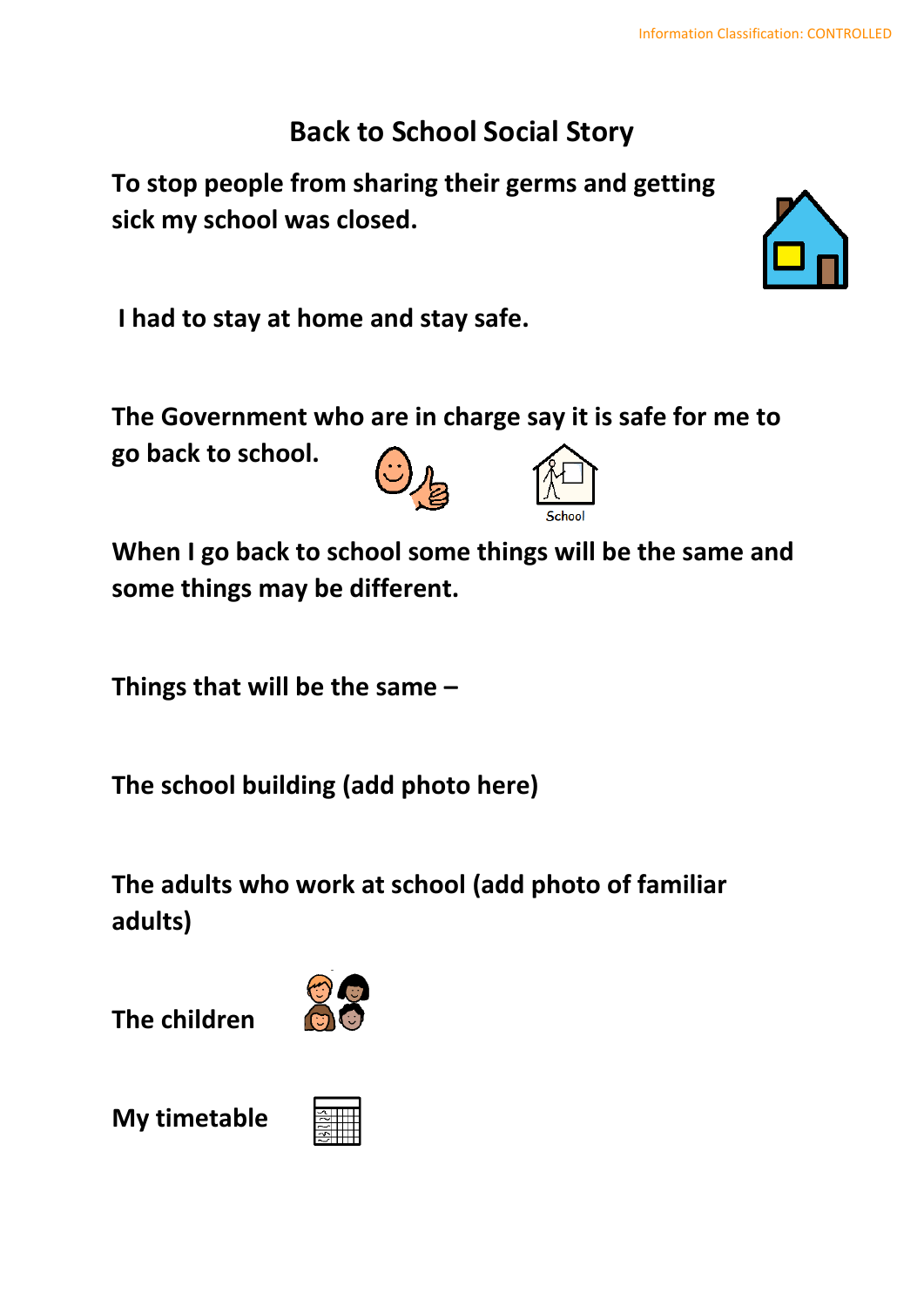**The way I travel to school (add photo/ symbol of appropriate transport)**

**Things that might be different –**

**Not all of my friends will be at school at the same time as me. This is ok.**



**My day might be shorter and I may not go to school every day. This is ok.**

**Here is a calendar showing which times and days I am going to go to school. If this changes my teacher and my parent/s will change my calendar (insert calendar here)**

**I might sit in a different seat. My teacher will show me where to sit. This is ok.**

**I might have different lunch and playtimes. This is ok.**

**There might not be assemblies.**